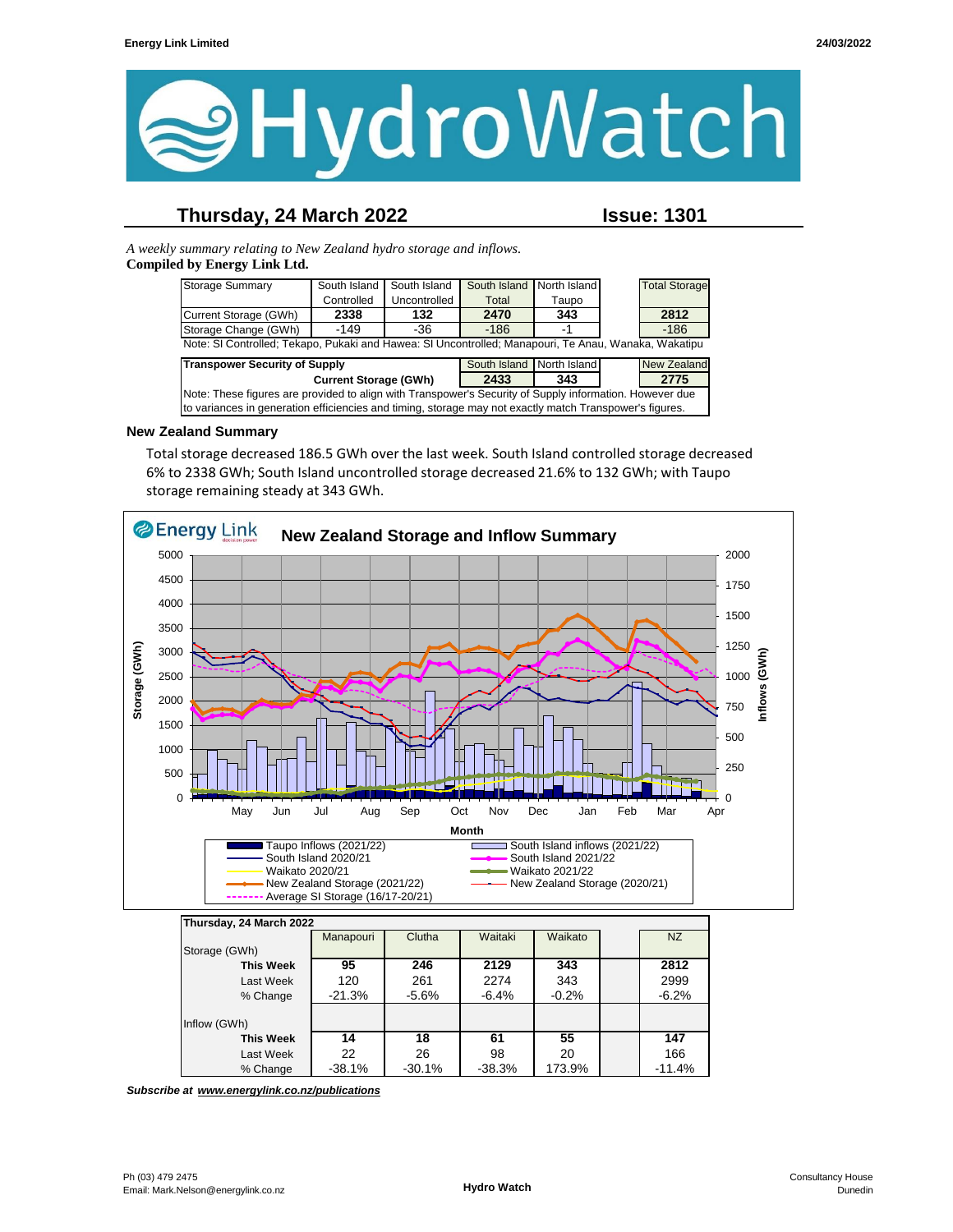#### **Lake Levels and Outflows**

| <b>Catchment</b> | Lake      | Level    | <b>Storage</b> | <b>Outflow</b> | <b>Outflow</b> |
|------------------|-----------|----------|----------------|----------------|----------------|
|                  |           | (m. asl) | (GWh)          | (cumecs)       | <b>Change</b>  |
| <b>Manapouri</b> | Manapouri | 176.48   | 36             | 17             | 0              |
|                  | Te Anau   | 201.25   | 58             |                |                |
| Clutha           | Wakatipu  | 309.46   | 15             | 69             | $-12$          |
|                  | Wanaka    | 276.52   | 22             | 98             | $-12$          |
|                  | Hawea     | 343.71   | 209            | 42             | -64            |
| Waitaki          | Tekapo    | 708.34   | 621            |                |                |
|                  | Pukaki    | 530.02   | 1508           |                |                |
| Waikato          | Taupo     | 356.69   | 343            |                |                |

| Outfilow<br>Change |  |  |
|--------------------|--|--|
| O                  |  |  |
| -12                |  |  |
| -12                |  |  |
| ١4                 |  |  |

#### **Inflow Summary**

The two charts below represent where current inflows are in relation to historic inflow patterns. The percentile values have been calculated using all inflows since 1931.







**North Island Inflows -** The past four weeks of N. I. inflows rank as the 11th driest on record.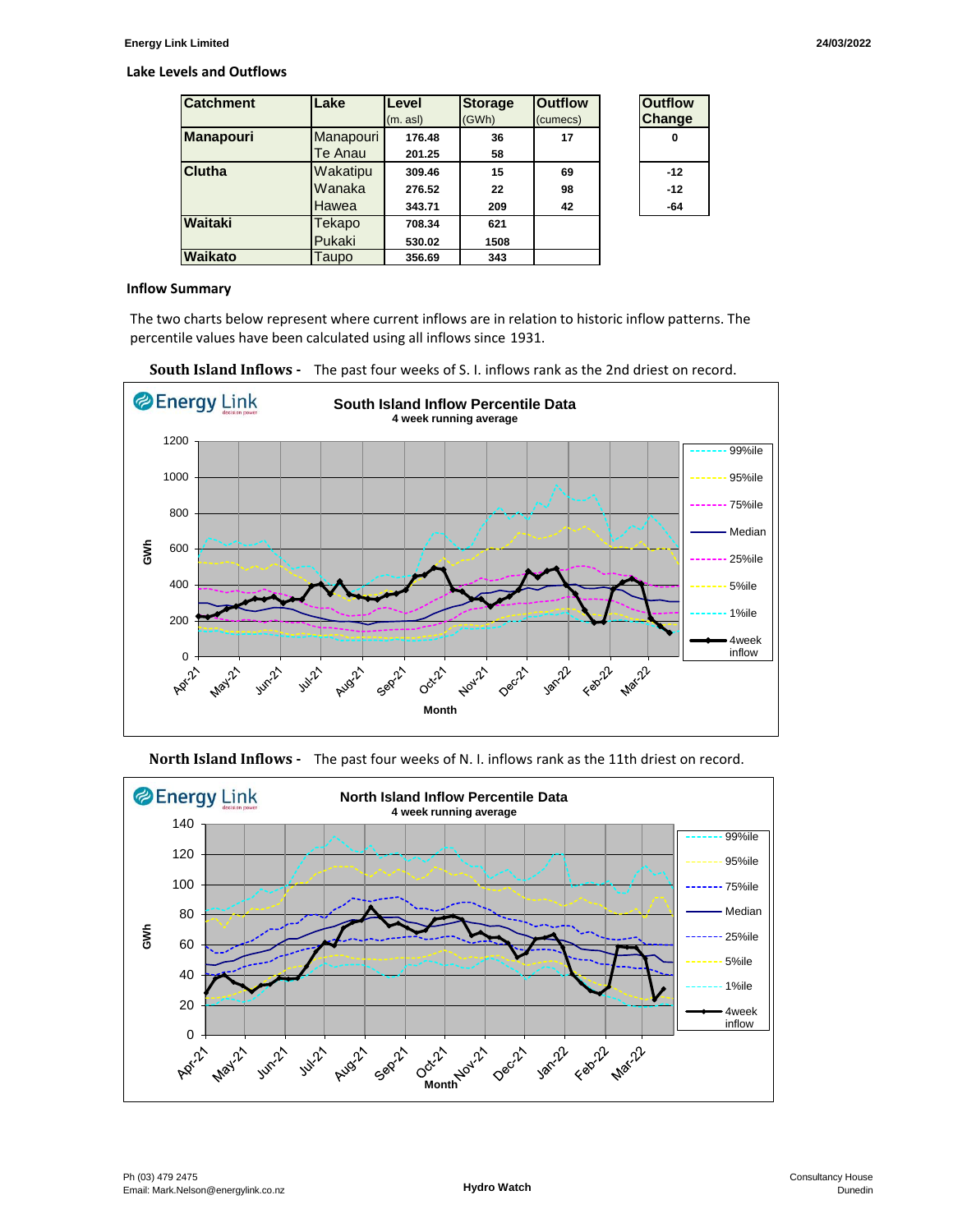# **Waikato System**



**Lake Levels -** Lake Taupo storage remained steady at 60% of nominal full at 343 GWh.

 **Inflows -** Inflows increased 173.9% to 55 GWh.

 **Generation -** Average generation increased 7.4% to 392.6 MW.



# **Tekapo**



 **Inflows -** Inflows into tekapo decreased 20.4% to 29 GWh.

 **Generation -** Average Tekapo generation decreased 6.4% to 164.2 MW.

**Hydro Spill -** Lake Tekapo did not spill.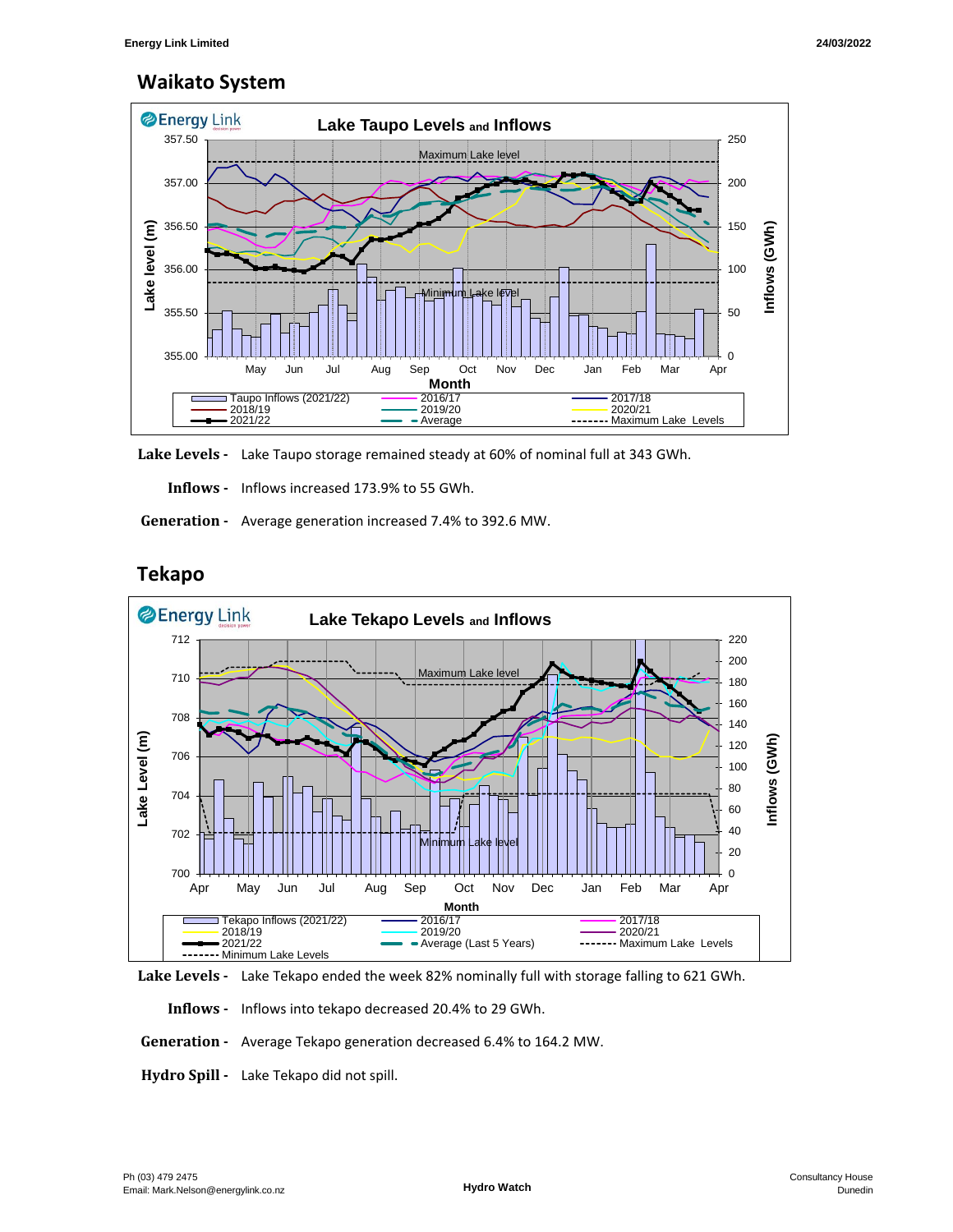# **Waitaki System**



**Lake Levels -** Lake Pukaki ended the week 85% nominally full with storage falling to 1508 GWh.

 **Inflows -** Inflows into the Waitaki System decreased 49.2% to 31 GWh.

 **Generation -** Average Waikati generation increased 3.5% to 1122.4 MW.

- **Hydro Spill** Lake Pukaki did not spill.
- **River Flows**  Flows from the Ahuriri River fell to 10.6 cumecs while Waitaki River flows were higher than last week averaging 436.9 cumecs.



## **Clutha System**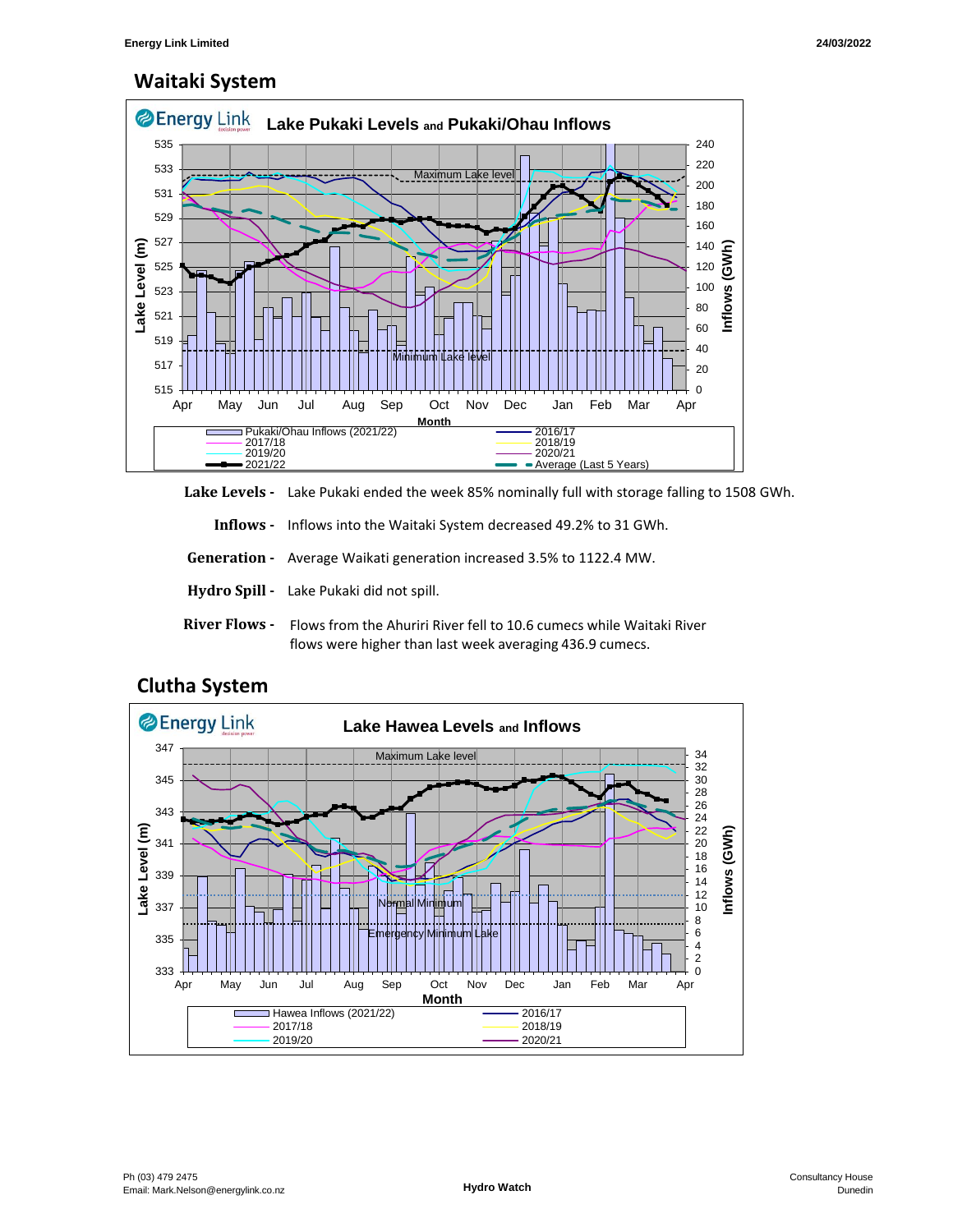- Lake Levels Total storage for the Clutha System decreased 5.6% to 246 GWh. Lakes Hawea, Wanaka and Wakatipu ended the week 70.7%, 18.8% and 14.6% nominally full respectively.
	- **Inflows** Total Inflows into the Clutha System 30.1% lower at 18 GWh.
- **Generation** Average generation was 20.4% lower at 225 MW.
- **Hydro Spill** The was no estimated spill
- River Flows Total outflows from the lakes and Shotover River fell to 224.1 cumecs. This comprised of 42 cumecs from Lake Hawea, 98 cumecs from Lake Wanaka, 69 cumecs from Lake Wakatipu and 15 cumecs from the Shotover River.